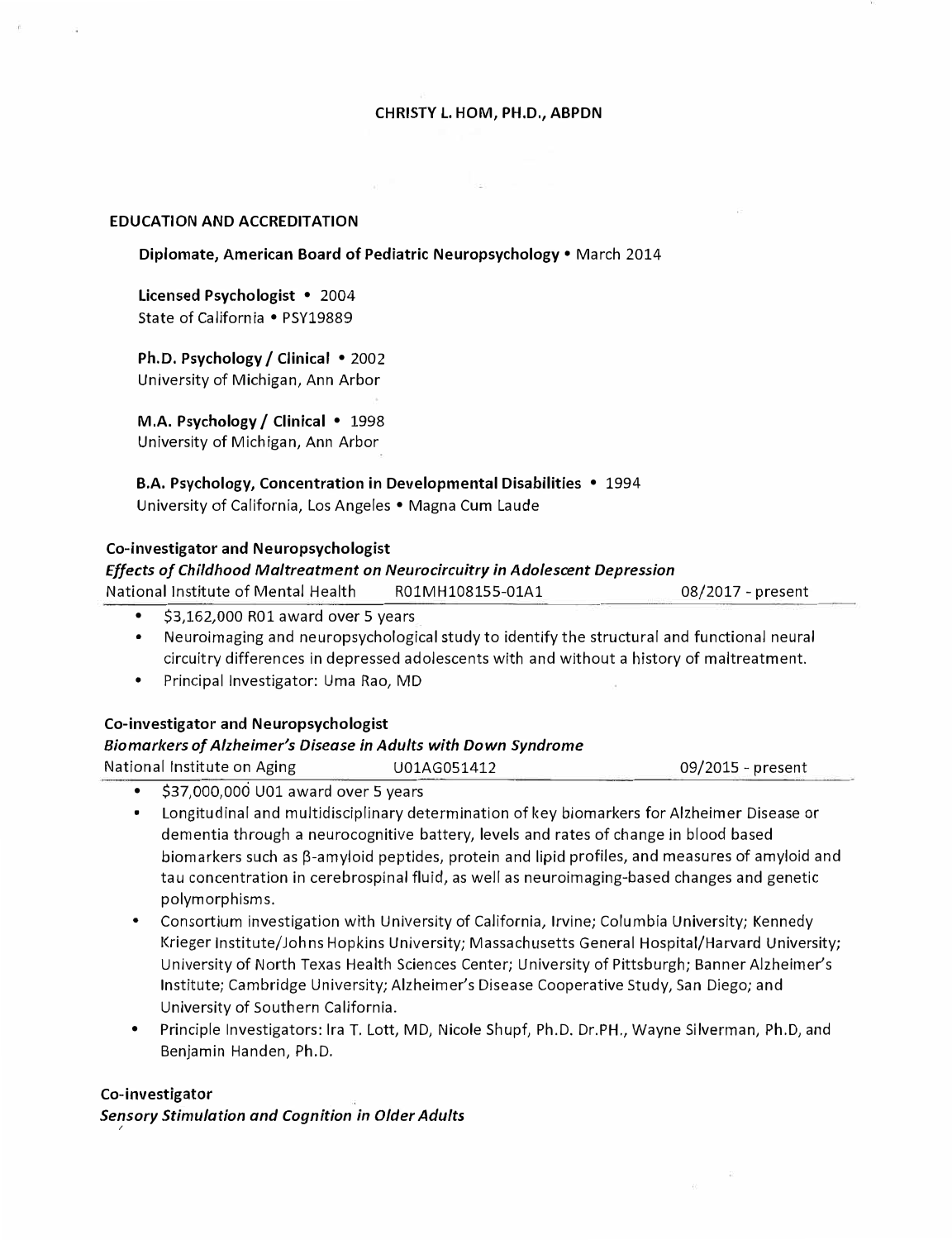#### Department of Neurobiology and Behavior University of California, Irvine

07/2015 - present

- $\bullet$  . Investigation regarding the cognitive benefits of sensory stimulation in older adults.
- Principal Investigators: Michael Leon, Ph.D. and Cindy Woo, Ph.D.
- Train and supervise clinical psychology students in the administration and scoring of neurocognitive battery.

## **Assistant Clinical Professor**

Department of Psychiatry and Human Behavior University of California, Irvine

- Perform neuropsychological assessments for children and adults with learning disabilities, ADHD, developmental disabilities, traumatic brain injury, epilepsy, dementia, status post ischemic stroke, and genetic disorders.
- Supervise child and adolescent psychiatry fellows in their individual research projects
- Supervise pre-doctoral psychology students and post-doctoral psychology fellows in the neuropsychological and psychological assessment of children, adolescents, and adults.
- Teach seminars in research methods and statistics, neuropsychological assessment, intellectual disabilities, learning disabilities, Autism Spectrum Disorders, and Applied Behavior Analysis.
- Perform psychological evaluations for cochlear implant candidates to determine each candidate's psychological and cognitive abilities and their family's ability to provide postimplantation follow-up and care.

## Co-Investigator

# **UCI-ACCESS Partnership**

Department of Family Medicine University of California, Irvine

09/2014 - present

- Primary Investigator: Charles Vega, M.D.
- Study that assesses the mental health outcomes of low-income, minority youth who receive health and mentoring services through the Orange County Department of Education and UC Irvine's ACCESS clinics.
- ۰ Mentors are UC Irvine medical students in the PRIME-LC program.

# Neuropsychologist

# A 4-Week Randomized, Double-Blind, Placebo-Controlled, Phase 2a Safety and Pharmacokinetic Study of Oral ELND005 in Young Adults With Down Syndrome Without Dementia

Division of Child Neurology, Department of Pediatrics University of California, Irvine

 $7/2013 - 2/2014$ 

- Clinical trial funded by Elan Pharma International Limited.
- Multi-site investigation with teams from Johns Hopkins University, Harvard University, and University of California, San Diego
- Evaluate the safety, tolerability, and cognitive effects of this drug after exposure to ELND005 for 4 weeks. Conduct neuropsychological assessments to measure brief IQ, attention, reaction time, spatial working memory, visual memory, language skills, and fine motor skills using WAIS-IV, Rapid Assessment for Individuals with Developmental Disabilities - 2; Cognitive Drug Research (CDR); Neuropsychiatric Inventory; and Vineland Adaptive Behavior Scale-II.

 $3/2012$  - present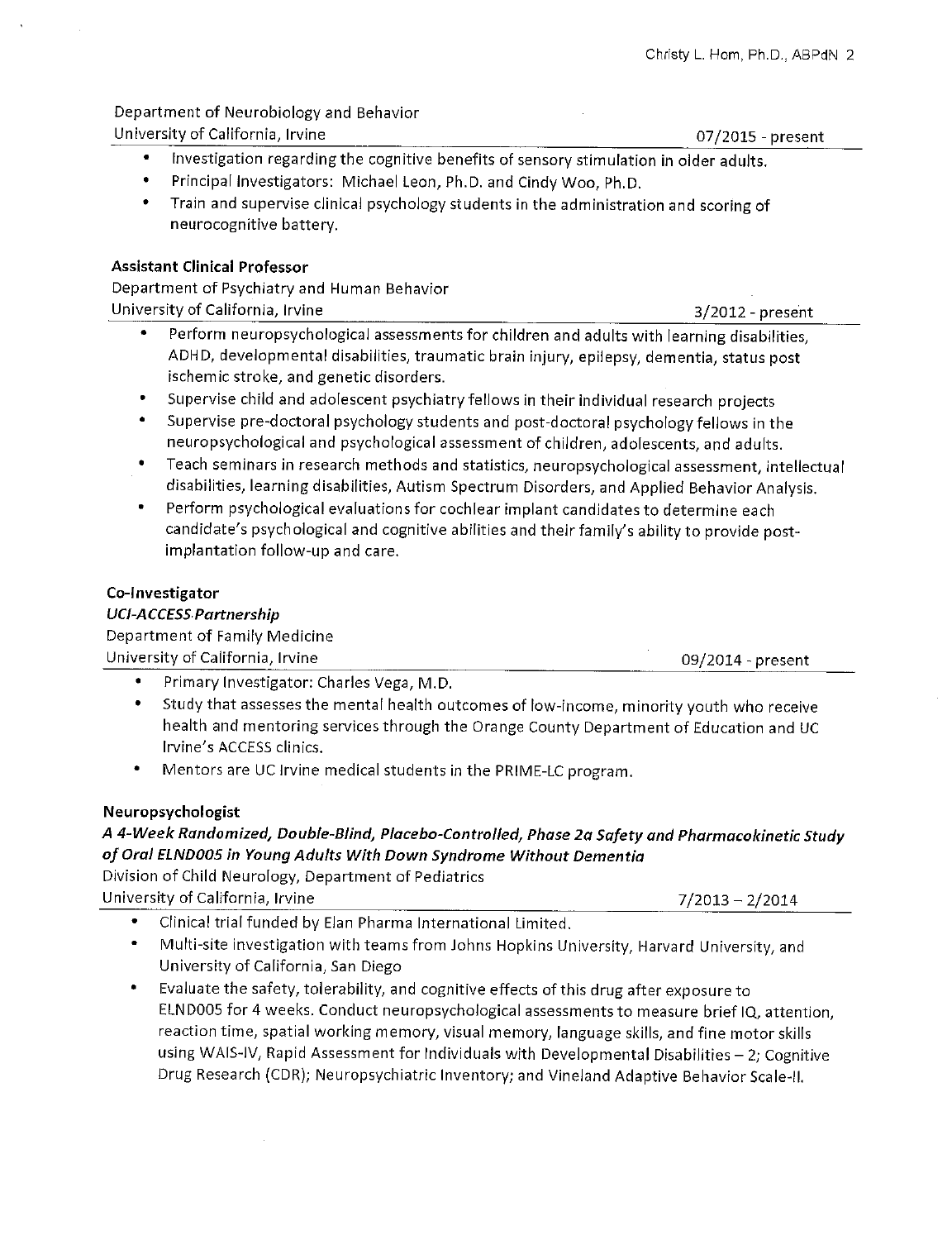$8/2011 - 12/2012$ 

Neuropsychologist A Multi-Center, Randomized, Double-Blind, Placebo-Controlled, Multiple Dose Study to Investigate Safety and Tolerability of RO5186582 in Individuals with Down Syndrome

Division of Child Neurology, Department of Pediatrics University of California, Irvine

- $\bullet$ Clinical trial funded by Hoffman-LaRoche Pharmaceuticals
- Multi-site investigation with teams from Duke University, Kennedy Krieger Institute, UC San  $\epsilon \in \mathbb{R}^n$ Diego, Rush University, Emory University, University of Colorado, Barrow Neurological Institute, University of Arkansas, and Down Syndrome Research and Treatment Foundation.
- Evaluate the cognitive effects of this drug through repeat neuropsychological assessments that measure IQ, memory, and language skills (Stanford-Binet Intelligence Scales, 5<sup>th</sup> Edition; RBANS; Cambridge Neuropsychological Test Automated Battery (CANTAB); CELF Preschool 2; CELF-4; Vineland-II; Clinical Global Impression-Improvement; Anxiety, Depression and Mood Scale).

# **Clinical Advisory Board Member**

Kids Institute for Development and Advancement (KiDA)

Provide consultation regarding the services children with Autism and their families need to promote academic, psychological, and social well-being.

# Director, Neurodevelopmental and Behavioral Clinic

University of California, Irvine  $3/2007 - 6/2015$ Oversee an interdisciplinary clinic that evaluates individuals with developmental disabilities and  $\bullet$ psychiatric or behavioral disorders. Review patients' records at the Regional Center of Orange County and write the interdisciplinary team's comprehensive report and recommendations.

- Provide neuropsychological assessment, interpretation, and recommendations.
- Supervise clinical psychology graduate students in the administration, scoring, and interpretation of various psychological instruments.
- Assist and supervise UROP, ID-SURE, Research in Excellence, and Biology 199 students in their independent research projects.
- Oversee all research studies utilizing data from the clinic and perform statistical analyses needed for presentations and publications.

# Psychologist II

Division of Child Neurology, Department of Pediatrics University of California, Irvine

- Perform neuropsychological assessments for children and adults with learning disabilities. ADHD, or developmental disabilities.
- Perform psychological evaluations for cochlear implant candidates to determine each candidate's psychological and cognitive abilities and their family's ability to provide postimplantation follow-up and care.

# **Research Advisor**

# Self-Concept in Children with Down Syndrome Department of Pediatrics University of California, Irvine

Research advisor to Sayoni Saha, a Whitney High School student

 $6/2010 - 4/2012$ 

 $3/2007 - 2/2012$ 

 $6/2011$  – present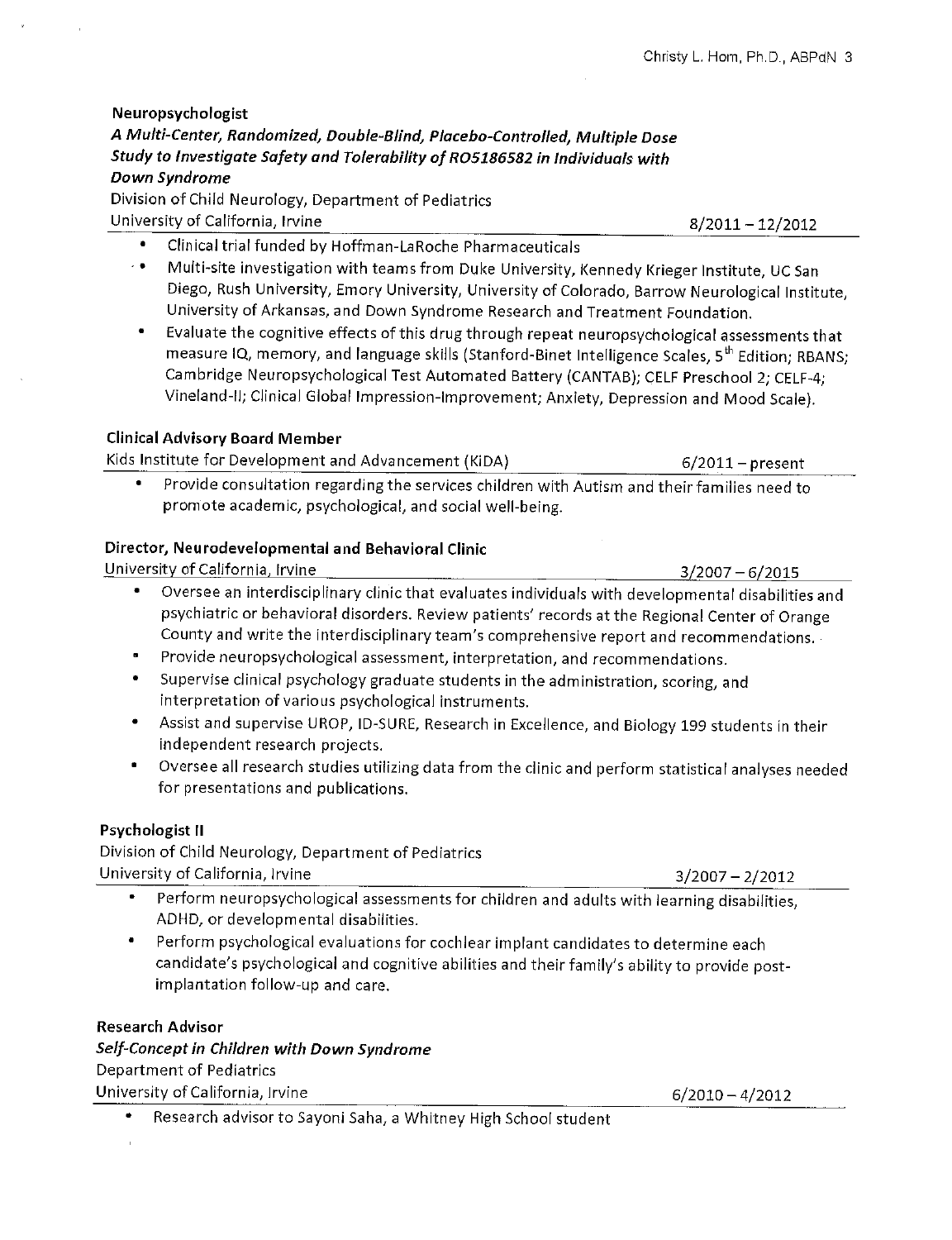This research study earned Sayoni Saha the 2012 Intel Science Talent Search finalist award in the  $\bullet$ category of Behavioral and Social Sciences.

## Neuropsychologist

## A Novel Treatment for Autism

Department of Neurobiology and Behavior . University of California, Irvine  $5/2008 - 8/2009$ 

- Principal Investigators: Michael Leon, Ph.D. and Cindy Woo, Ph.D.
- Examined the effects of a multisensory treatment package, including olfactory and tactile stimulation, over a 6-month period, on children with Autism ages 4-14 years old. Subjects' cognitive skills were assessed at baseline, 6 months, and 12 months.
- Provided neuropsychological consultation, assessment, and interpretation of test results.

# Associate Director, Neuropsychology Laboratory

**Child Development Center** 

Department of Pediatrics

University of California, Irvine

 $3/2005 - 3/2007$ 

- Performed comprehensive neuropsychological assessments to evaluate children for learning disabilities and/or ADHD.
- Provided consultation and advocacy services to parents and teachers to ensure that clients received appropriate classroom, homework and testing accommodations.

## **Post-Doctoral Fellow**

Health Psychology

Children's Hospital of Orange County

 $9/2002 - 12/2003$ 

- Conducted comprehensive neuropsychological batteries to assess learning disabilities, ADHD, autism, and the long-term cognitive effects of cancer treatment.
- Provided individual and family therapy to patients diagnosed with conduct disorder,  $\bullet$ oppositional defiant disorder, ADHD, encopresis, depression, anxiety, autism, and a chronic medical condition/illness.
- Provided consultation and liason services to physicians regarding patients' psychiatric diagnoses and their effects on medical condition/symptoms and treatment compliance.
- Provided on-call services for the assessment and disposition of suicidal and psychotic patients.
- Provided parent training and education using the Community Parent Education (COPE) model for parents of preschoolers with attention-deficit and hyperactivity issues.
- Provided consultation services to preschool teachers throughout Orange County regarding students with behavioral problems and behavioral management techniques.
- Using data from the NIMH Multimodal Treatment Study of Attention Deficit Hyperactivity Disorder (MTA) study, compared the effects of medication, medication combined with behavioral treatment, behavioral treatment, and community care on the positive and negative behaviors of children with ADHD and the moderating effects of gender.

# Psychology Intern

Counseling and Psychological Services University Of Michigan

 $8/2000 - 8/2001$ 

Conducted individual, couples, and family therapy with over 50 undergraduate and graduate students of various socioeconomic and cultural backgrounds. Client concerns ranged from depression, anxiety disorders, adjustment disorders, substance abuse, eating disorders, grief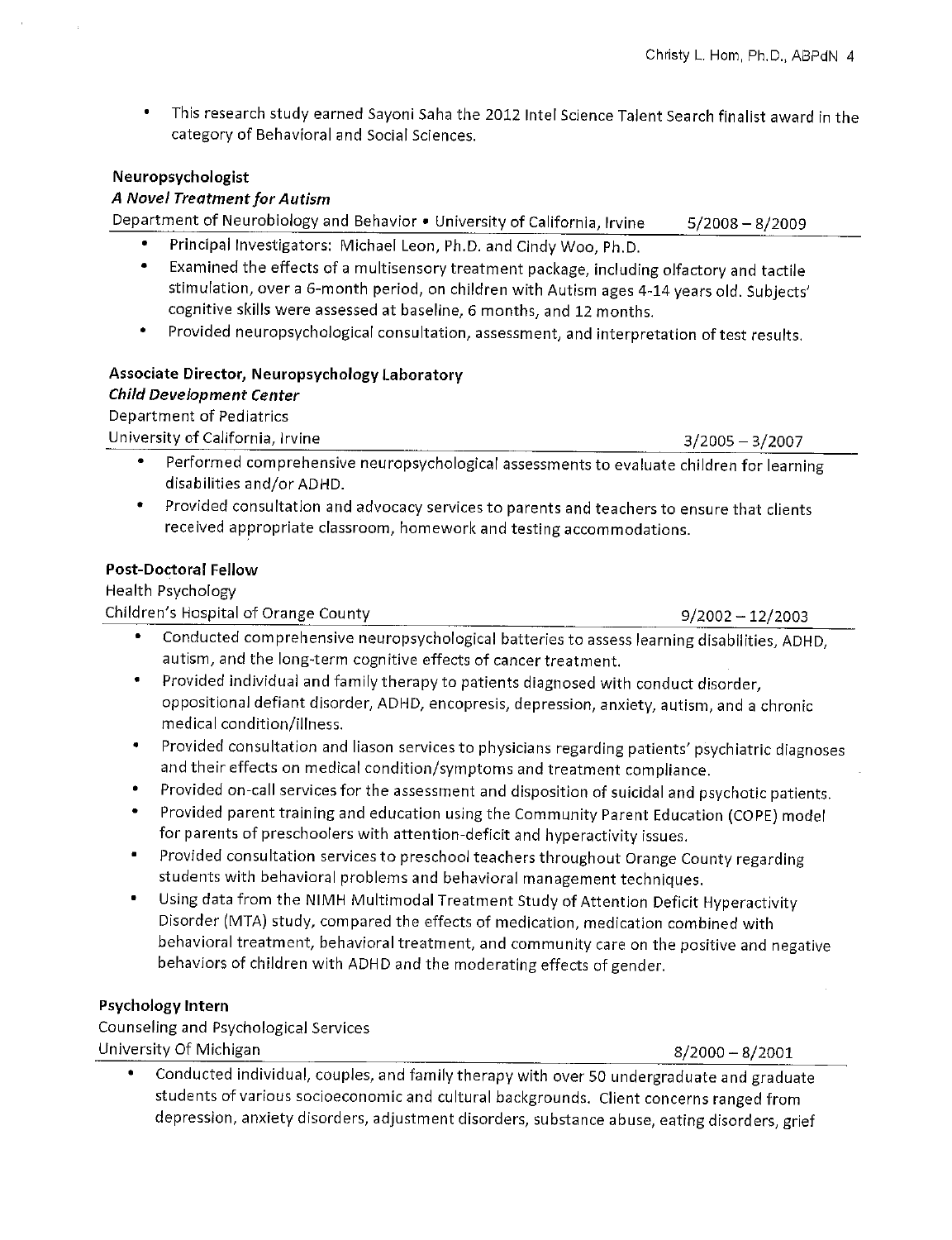and loss, development and identity issues, relationship concerns, family-of-origin issues, academic and career concerns to procrastination.

- Provided group therapy for individuals with anxiety disorders.
- Provided campus-wide crisis counseling services and interventions related to the deaths of students due to alcohol overdose and car accident.

#### Psychology Intern

# University Center for the Child and the Family

University of Michigan

- Conducted child, family, and couples therapy with families of diverse socioeconomic and cultural backgrounds including international families. Client concerns included reactive attachment disorder, sibling relational problems, single-parenthood, depression, anxiety, cutting, substance use, promiscuity, ADD, being bullied, peer rejection, family member with a chronic medical condition, and marital conflicts.
- Performed neuropsychological assessments for children with learning disabilities, ADHD, and/or giftedness.
- Provided community interventions for teenagers and mothers in university family housing.

#### **Practicum Therapist**

#### **Counseling and Psychological Services**

University of Michigan

Provided individual therapy with undergraduate and graduate students of various socioeconomic and cultural backgrounds, including multiracial and international students. Client concerns included depression, anxiety, adjustment, acculturation, family of origin, assertiveness, and interpersonal relational issues.

#### **Practicum Therapist**

McCauley Outpatient Mental Health Services . Ann Arbor, Michigan

Provided individual and family therapy with diverse members of the community, ranging from low to high SES. Client concerns included single-parenting, parent-child conflicts, anger management, and depression.

#### **Primary Investigator**

## The Academic, Psychological, and Behavioral Adjustment of Chinese Parachute Kids  $9/1997 - 1/2002$

University of Michigan

- Designed and conducted a study that examined the adjustment of Chinese parachute kids (unaccompanied minors) compared to immigrant and American-born Chinese adolescents.
- The study included 519 Chinese youth (160 parachute, 194 immigrant, 165 American-born) who were administered various questionnaires and interviewed in English and Chinese.

#### **Graduate Student Research Assistant**

#### The Transition to Adulthood Study

University of Michigan

- 05/1997 08/1998
- Principal Investigators: Harold Stevenson, Ph.D., Shin-Ying Lee, Ph.D.
- Helped develop coding system for interview data with students in four countries: China, Japan, Taiwan, and the U.S.

 $1/1998 - 6/1998$ 

 $1/1997 - 12/1997$ 

 $9/1999 - 8/2000$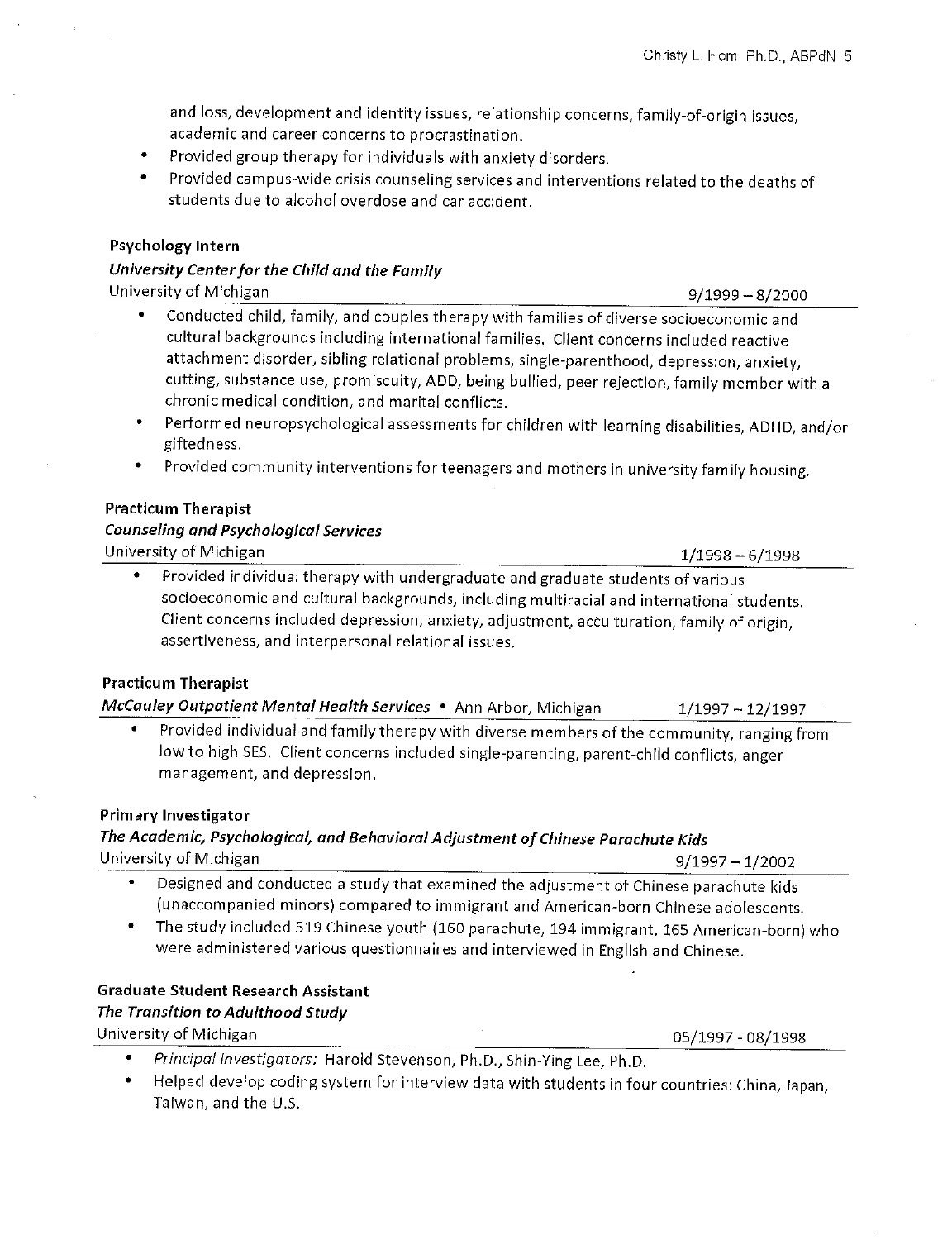$10/1995 - 5/1996$ 

 $\bullet$ Examined cultural differences in the transition from late adolescence to early adulthood.

#### Project Coordinator, Staff Research Associate II **Asian American Family Project**

Department of Psychiatry & Biobehavioral Sciences University of California, Los Angeles

- $10/1995 5/1996$ • Coordinated NIMH funded project awarded to Kazuo Nihira, Ph.D. that examined the impact of having a developmentally disabled child on the family.
- Participated in instrument design. Trained and supervised field interviewers. Recruited subjects. Conducted home interviews with Asian American parents of children with developmental disabilities. Coded quantitative and qualitative data.

## **Project Coordinator**

Chinese Fathers Project . Department of Psychiatry & Biobehavioral Sciences University of California, Los Angeles

- Coordinated NIMH funded project awarded to Iris Mink, Ph.D. that examined the roles and experiences of Chinese American fathers in parenting.
- Trained and supervised field interviewers and the collection of data. Recruited subjects.  $\bullet$

# **Behavioral Therapist**

## Neurobehavioral Unit

Kennedy Krieger Institute, Johns Hopkins University School of Medicine  $7/1994 - 10/1995$ 

- Designed and implemented behavioral treatments for children with severe behavioral disorders  $\bullet$ and developmental disabilities including aggression, property destruction, self-injury, oppositional defiant disorder, conduct disorder, borderline personality features, Lesch-Nyhan disease, rumination disorder, encopresis, PDD, cerebral palsy, and feeding disorders.
- Conducted various behavioral assessments including functional analyses, stimulus preference, and stimulus avoidance.
- Provided behavioral program training for parents and school staff.

# Los Angeles - Site Project Coordinator

#### Re-Norming The Early Adolescent - Home Observation Measurement For The Environment (HOME) University Of Arkansas, Little Rock  $10/1993 - 6/1994$

- NIMH grant awarded to Robert Bradley, Ph.D.
- Coordinated the Los Angeles site of a multi-site research project designed to develop new norms for the HOME using a diverse sample of Caucasians, Asians, Latinos, and African American families.
- . Trained and supervised field interviewers. Recruited and interviewed families with children ages 12-14 throughout Southern California.

# **Ethnographic Interviewer**

| <b>Ecocultural Scale Project</b>                          | 12/1995 - 5/1996; |
|-----------------------------------------------------------|-------------------|
| Department of Psychiatry and Biobehavioral Sciences, UCLA | 1/1994 – 6/1994   |

- . NIMH funded project awarded to Thomas Weisner, Ph.D., Kazuo Nihira, Ph.D., Lucinda Bernheimer, Ph.D.
- Participated in the development of the Ecocultural Family Interview, a measure designed to access the impact of a developmentally disabled child on the family.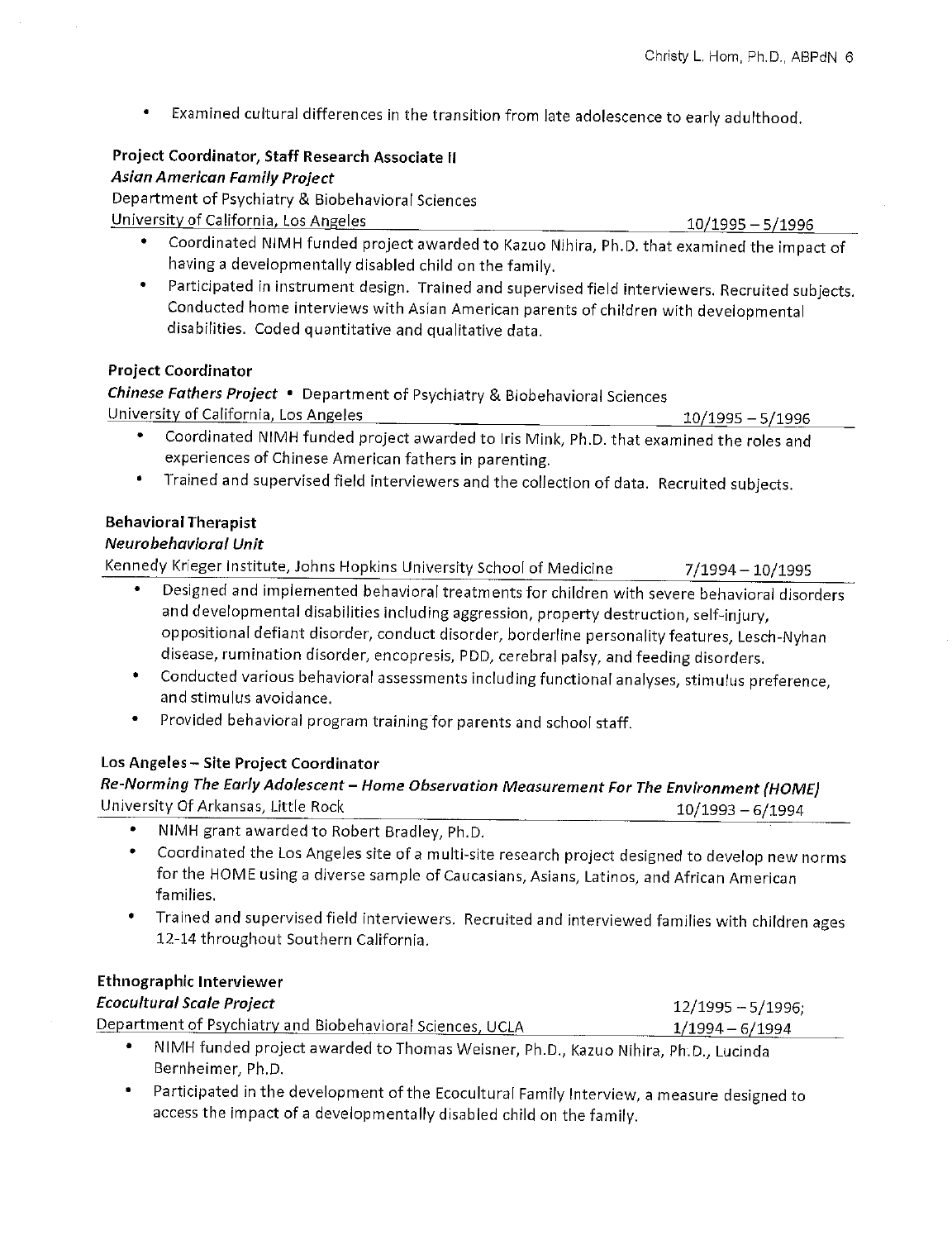$\bullet$ Conducted in-home, in-depth, semi-structured interviews with families of children with developmental delay. Coded interviews and field observations.

#### PRESENTATIONS AND PUBLICATIONS

- 16. Hom, C.L., Walsh, D., Doran, E., and Lott, I.T. (in press). The Rapid Assessment for Developmental Disabilities. In V.P. Prasher (Ed.), Neuropsychological Assessment of Dementia in Down Syndrome and Intellectual Disabilities, Second Edition. London: Springer.
- 15. Choi, K. and Hom, C. L. (2016). Comparison of Parental and Gestational Age Risk Factors Associated with Autism Spectrum Disorder (ASD), Intellectual Disability (ID), and Co-occurring ASD and ID. Poster presentation at the 49<sup>th</sup> Annual Gatlinburg Conference, San Diego, CA.
- 14. Hom, C. L., Nguyen, V., Fernandez, G., Touchette, P., Tournay, A., Plon, L, Lott, I. T., and Himber, P. (2015). The Relationship Between Living Arrangement and Adherence to Antiepileptic Medications Among Individuals with Developmental Disabilities. Journal of Intellectual Disabilities Research, 59 (1): 48-54. doi: 10.1111/jir.12123.
- 13. Saha, S., Doran, E., Osann, D., Hom, C. L., Movsesyan, N., Rosa, D. D., Tournay, A., and Lott, I. T. (2014). Self-concept in Children with Down Syndrome. American Journal of Medical Genetics, 164(8), 1891-1899. doi: 10.1002/ajmg.a.36597.
- 12. Hom, C. L., Nguyen, V., Touchette, P., Plon, L., Fernandez, G., Tournay, A., and Lott, I. T. (2012). Antiepileptic Prescription Adherence in a Large Population of Community-Based Individuals with Intellectual Disability. Poster presentation at the 41<sup>st</sup> Annual Meeting of the Child Neurology Society, Huntington Beach, CA.
- 11. Woo, C.C., Hingo, E.E., Hom, C., Lott, I., and Leon, M. (2010). Environmental Enrichment As A Potentially Effective Autism Treatment. Presentation at the 2010 Society for Neuroscience conference, San Diego, CA.
- 10. Chiang-Hom, C. (2009). Parachute Kids. In H. Ling and A. Austin (Eds.), Asian America History and Culture: An Encyclopedia. New York: M.E. Sharpe.
- 9. Chiang-Hom C. (2004). Transnational cultural practices of Chinese immigrant youth and parachute kids. In J. Lee and M. Zhou (Eds.), Asian American Youth: Culture, Identity, and Ethnicity (pp. 143-158). New York: Routledge.
- 8. Chiang-Hom, C.L. (2001). Beamers And Benzes: Deconstructing myths about parachute kids. Paper presentation at the annual Association for Asian American Studies conference, Toronto, ON.
- 7. Chiang-Hom, C. L. (2000). The impact of parachute immigration on Chinese adolescents and their families. Poster presentation at the annual Kansas Child Clinical Conference, Lawrence, KS.
- 6. Chiang-Hom, C. L., Lim, J., & Hsieh, T.Y. (2000). Substance use and antisocial behaviors among Asian American parachute, immigrant, and US-born adolescents. Poster presentation at the 8<sup>th</sup> biennual meeting of the Society for Research on Adolescence, Chicago, IL.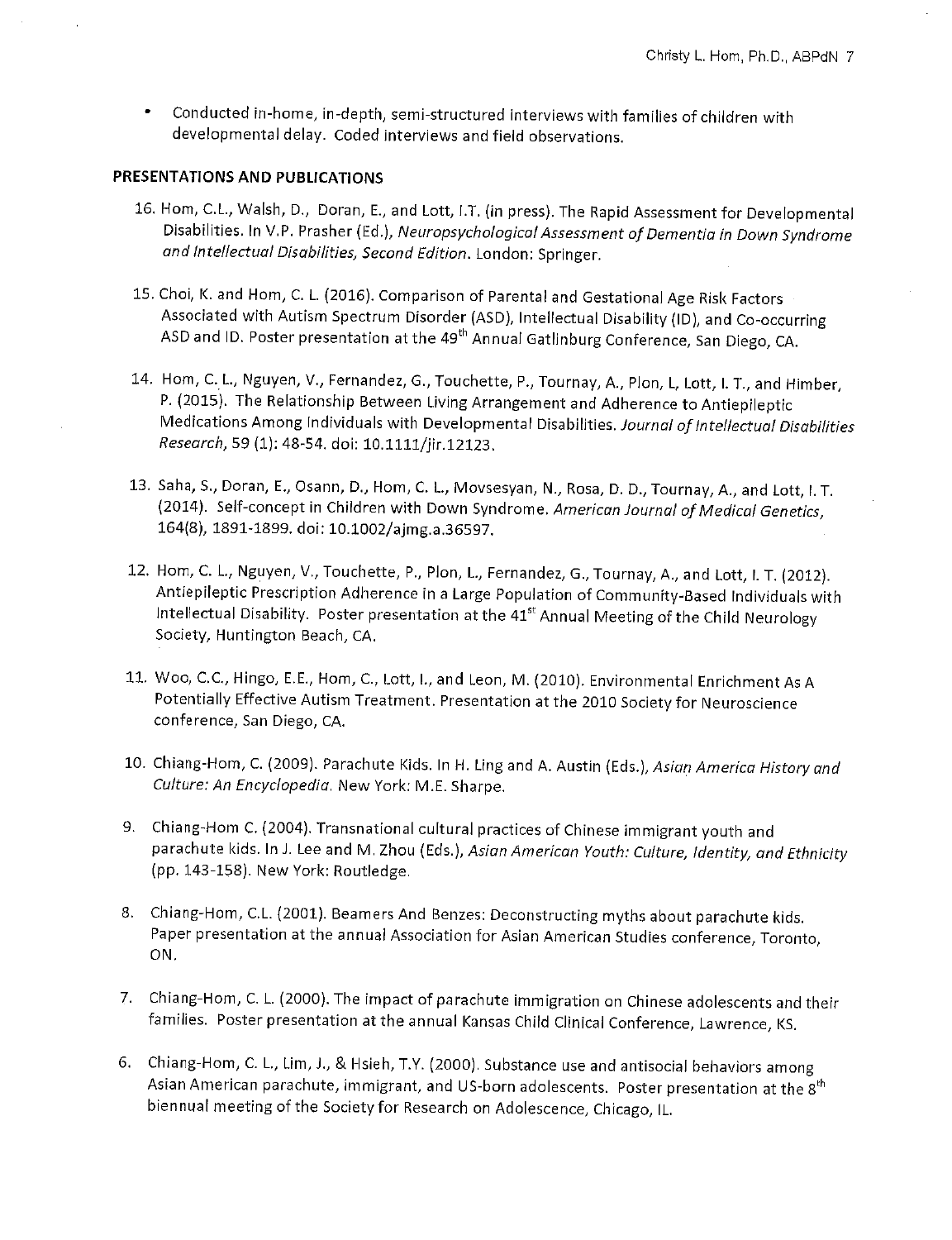- 5. Chiang-Hom, C.L. & Stevenson, H. (1998). Adolscents' self-concepts, values, and psychological maladjustment: A comparison between Asian American, European American, and East Asian high school students. Unpublished master's thesis: University of Michigan.
- 4. Mink, I. T., Nihira, K., Shieh, B., Chang, D., Von Mayerhauser, C., & Chiang, C.L. (1996). Chinese American fathers and mothers: Views on family life and mental retardation. Paper presented at the annual convention of the American Association for Mental Retardation, San Antonio, TX.
- 3. Fisher, W., Piazza, C., & Chiang, C. L. (1996). Effects of equal and unequal reinforcer duration during a functional analysis. Journal Of Applied Behavior Analysis, 29, 117-120.
- 2. Jung, J., Chiang, C. L., Bowman, L. G., & Fisher, W. W. (1995). Analysis of the stability of forcedchoice stimulus preference results over time. Poster presentation at the annual convention of the Association for Behavior Analysis, Washington, DC.
- 1. Chiang, C. L. (1994). Chinese-American maternal attitudes toward mainstreaming. Golden State Archives, 23, 33-39.

## **SEMINARS AND LECTURES**

UCI Department of Psychiatry and Human Behavior Research and Statistical Methods Autistic Spectrum Disorders Intellectual and Learning Disabilities **Applied Behavioral Analysis** Neuropsychological Assessment

| Non-UCL                                                 |                 |
|---------------------------------------------------------|-----------------|
| Dalian Medical University - Dalian, China               | May 15, 2013    |
| Dalian Wanjuan Autistic Recovery Center - Dalian, China | May 16-18, 2013 |
| University of Michigan Harold Korn Symposium            | May 19, 2012    |

#### **HONORS AND AWARDS**

| University of Michigan One-term Dissertation Grant                     | 2002                 |
|------------------------------------------------------------------------|----------------------|
| The Chiang Ching-Kuo International Foundation Dissertation Fellowship  | $2000 - 2001$        |
| The Harold Korn Endowment                                              | $2000 - 2001$        |
| University of Michigan, Department of Psychology Clinical Research     | 2000                 |
| Assistance Funds                                                       |                      |
| University of Michigan, Office of Multicultural Affairs Research Grant | 2000                 |
| University of Michigan Discretionary Fund Grant                        | 1998                 |
| University of Michigan, Department of Psychology Dissertation Grant    | 1998                 |
| The Barbara A. Oleshansky Memorial Award                               | 1998                 |
| University of Michigan Summer Research Grant                           | $2000 * 1998 * 1997$ |
| University of Michigan Regents Fellowship                              | 1996 – 1998          |

## PROFESSIONAL MEMBERSHIPS

American Academy of Clinical Neuropsychology